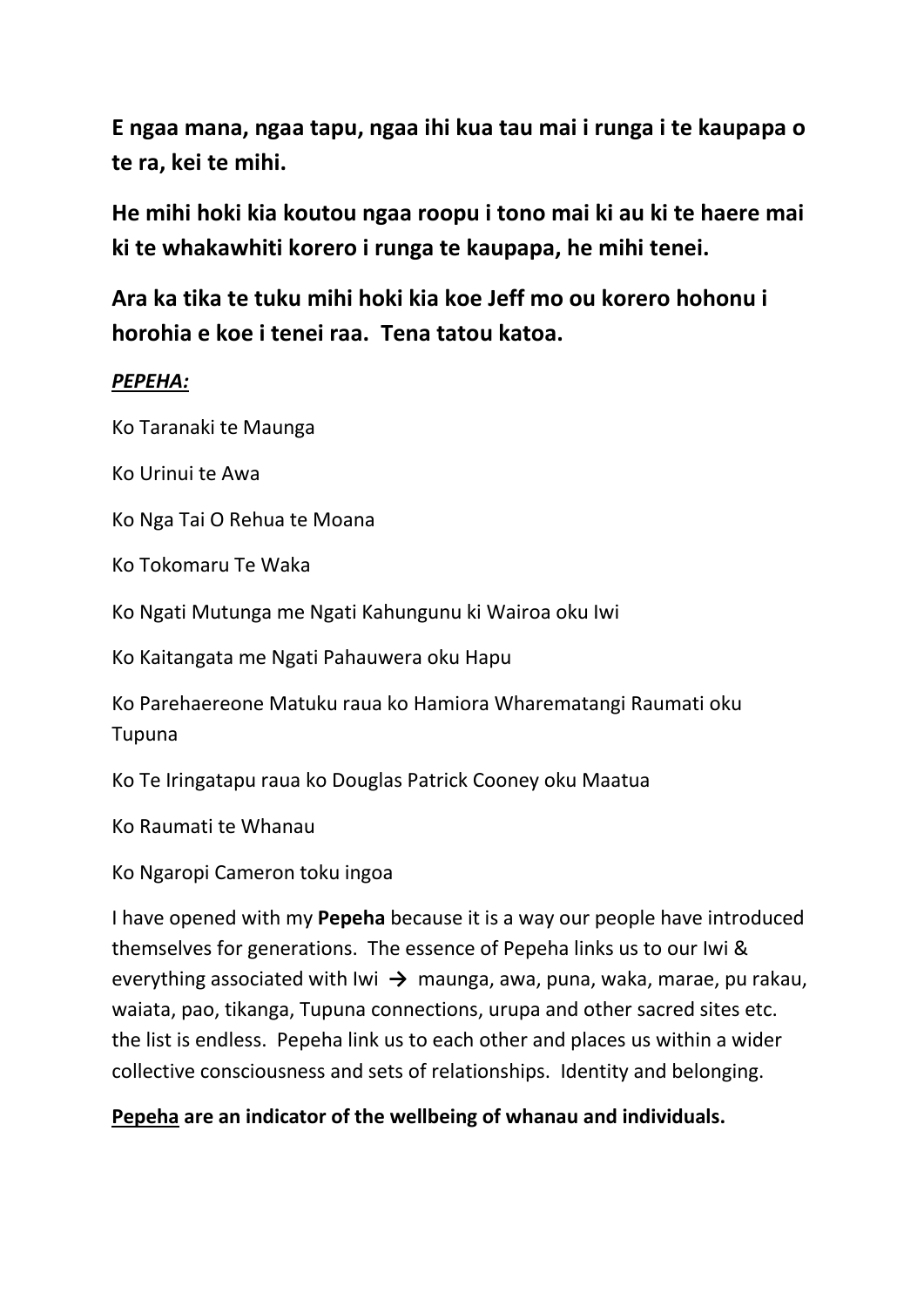When Pepeha are recited you often hear responses "kia ora or tena koe" **→** these responses make us aware of a connection. Links are made on several levels **Tupuna, Spiritual and Tribal**. These links keep our relationships our collectively our language our knowledge alive.

They are also reminders that we are responsible for and to each other and also for everything we live alongside of on Papatuanuku, our Earth Mother.

# **Pepeha are an indicator of wellbeing and KNOWLEDGE about interconnections of whanau and Iwi relationships.**

This **knowledge** has been passed down from our Tupuna and it is this knowledge that our colonisers sort to deny us. The systematic unrelenting attacks on our language and culture have been deliberate and they are acts of denying our identity as Tangatawhenua.

For Māori the suppression of our language and culture was **KEY** to the denial of Māori knowledge that **enabled healthy relationships.** And we are still witnessing the destruction of the **Māori world view** that has supported social cohesion and balance for a very long time. Therefore the struggle to retain our identity as Indigenous peoples – Tangatawhenua – is part of a wider struggle to decolonise.

I'm sure that no one here would deny that colonisation has violently forced ways of being upon our communities that changed our lives in ways that our Tupuna could **NEVER, NEVER EVER** have imagined.

In our context here within Aotearoa, Māori have been struggling for the past 200 years to find ways to maintain and promote these cultural protocols, practices and language that enable us to hold our place as Indigenous in our own lands.

The experience of whanau violence within our communities is a **symptom** of historical acts of genocide and ethnocide upon our peoples. Many people choose to deny, ignore, justify or forget these facts – just like some perpetrators. What operates at a macro level replicates itself on a micro level. State violence towards Māori is acted out in the whanau in the home. (Pihama, L, Cameron, N)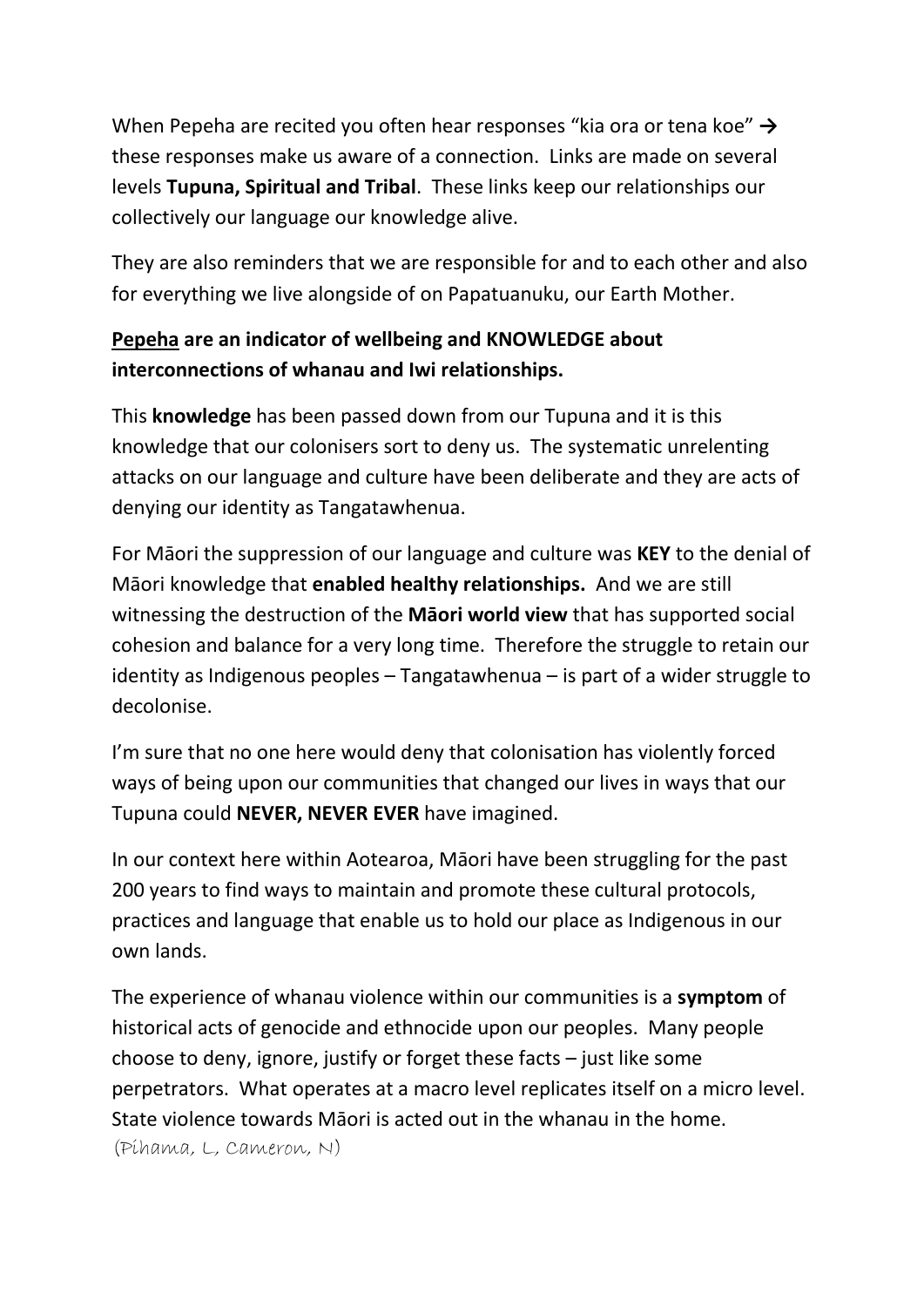# **Pepeha are an indicator of one's preparedness to accept responsibility and be accountable on all levels, Tupuna, Spiritual, and Tribal.**

If we look at Pepeha as the **common denominator** what we are hearing in our programmes is: ko Deb's taku mama, ko 'Spot' taku papa, ko Nan taku kuia, I'm from Waitara. But you are not Te Atiawa where are your people from?

The denial of knowledge has been totally embraced and the colonisation process incredibly successful. (**Someone should really be congratulated here – a success story!)**

Many of the men and women when they first come to our programmes do not realise that something bigger, outside of them has been going on. They just think that they have had 'crap' lives and that they will continue to have 'crap' lives.

A few have some awareness but are unable to articulate or name what it is. (I'm not going to comment on the education offered in this country although I have a lot to say about – I will stay focused on this kaupapa).

In my opinion they are not able to name what it is primarily because they lack basic grounding knowledge like Pepeha which encourages exploration of Te Ao Māori and the **MYRIAD** of cultural constructs which support healthy relationships and **balance** in all things. For many there is a feeling of relief when understanding that there has always been something else operating.

Pepeha, karakia, haka and pao are used to aid the unlocking of Tupuna knowledge in men, women and children.

*Kia uru mai aa hau ora, aa hau kaha, aa hau maia, ki runga, ki raro, ki roto, ki waho, rirerire hau PAIMARIRE.* A karakia resurrected from the ashes of Parihaka, converted into a haka and used in both ways to access knowledge and release feelings. Remnants of Tupuna knowledge are there; it's just disguised and in some cases heavily sedated as well. In every session recap on haka and its cultural significance, practice and reciting pepeha which expand as the programme and attendance progresses.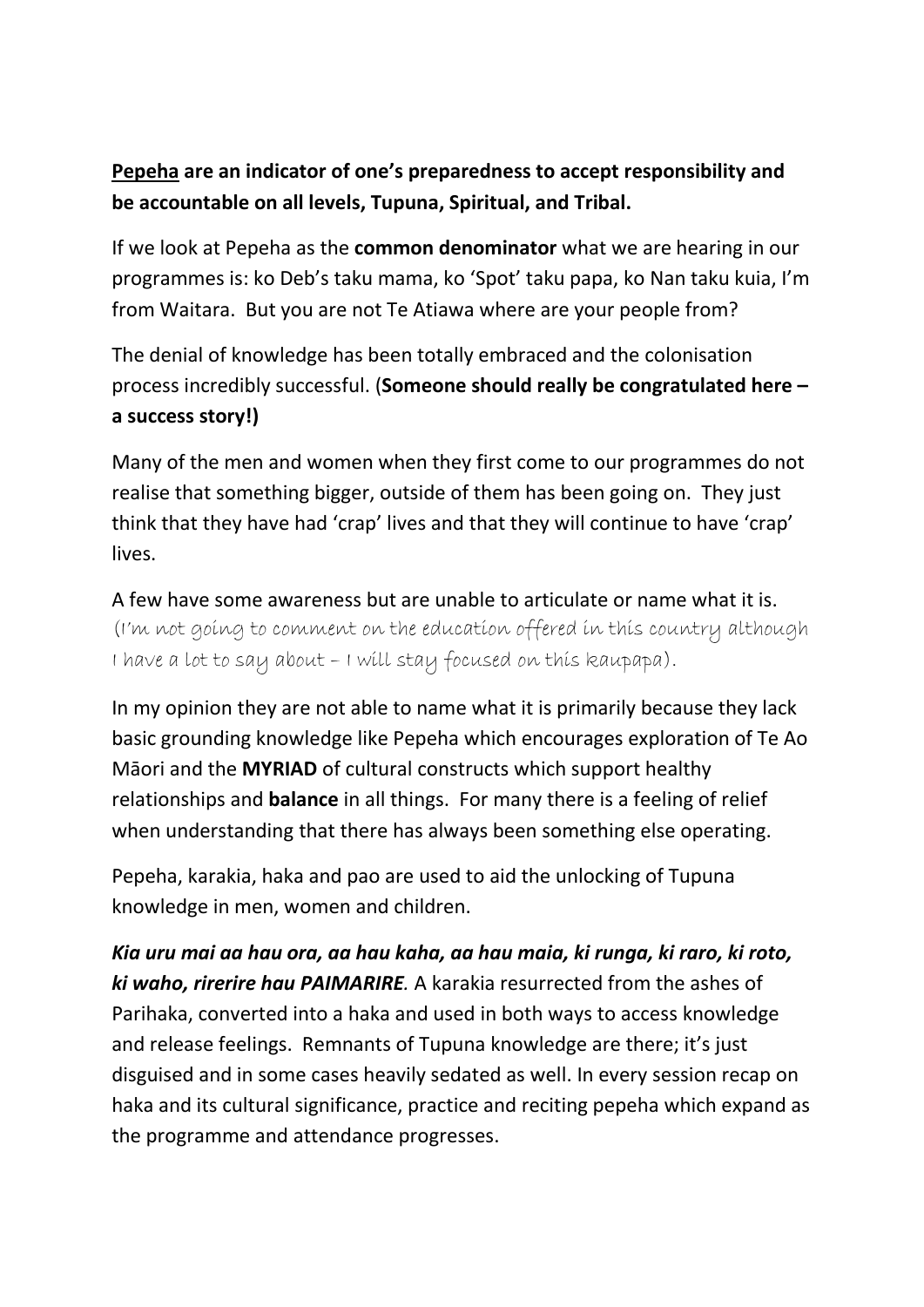*Mate koe I te aroha, titiro ki Taranaki, hei purei kohu, ko matou kei raro ee.* A pao composed by our kuia is used to access Tupuna knowledge and support reorientation of women back to their true role as leaders within Te Ao Māori. (Same story, remnants of Tupuna knowledge is present and in some totally traumatised and quite sedated as well.) The pao is recapped each session, practiced and pepeha recited.

*I am going to show a few images that illustrate different values and aspects of cultural constructs that support Māori determinants of whanau wellbeing. They are also designed to dispel the illusion that we didn't have a written language and Kowhaiwhai patterns are woven into the images. A Te Ao Māori snap shot.* 

*WHAKAPAPA*: the Kowhaiwhai pattern used here to illustrate Whakapapa is MANGOPARE (Hammerhead shark) and it represents power and strength.

Whakapapa is a tool for engagement, setting behavioural boundaries and social responsibilities. It informs one about being part of a culture belonging to a place, and the continuum of life that includes kinship, history, obligations and reciprocity. Tupuna and mokopuna are always present in whakapapa.

Tupuna: **Tu →** upright, standing. **Puna →** pool of water.

Mokopuna: **Moko →** mark, marking. **Puna →** pool of water. Mokopuna – bearing the mark of the upright standing pool of water.

This concept alone indicates the sanctity of children. They are the embodiment of all past and future generations and as such to hurt, hit or abuse a child is to hurt, hit and abuse all past and future generations that link to that child.

Whakapapa underpins the essence of Maori identity.

*WAIRUA:* this pattern is TUHORO ATEA and depicts the spiritual connection between Ranginui and Papatuanuku.

As whakapapa is a tool for engagement Wairua is the first level on which one engages. Wairua is the core of Māori wellbeing.

*MANA:* this pattern is TUHORO KAOKAO and is a dimension of Wairua.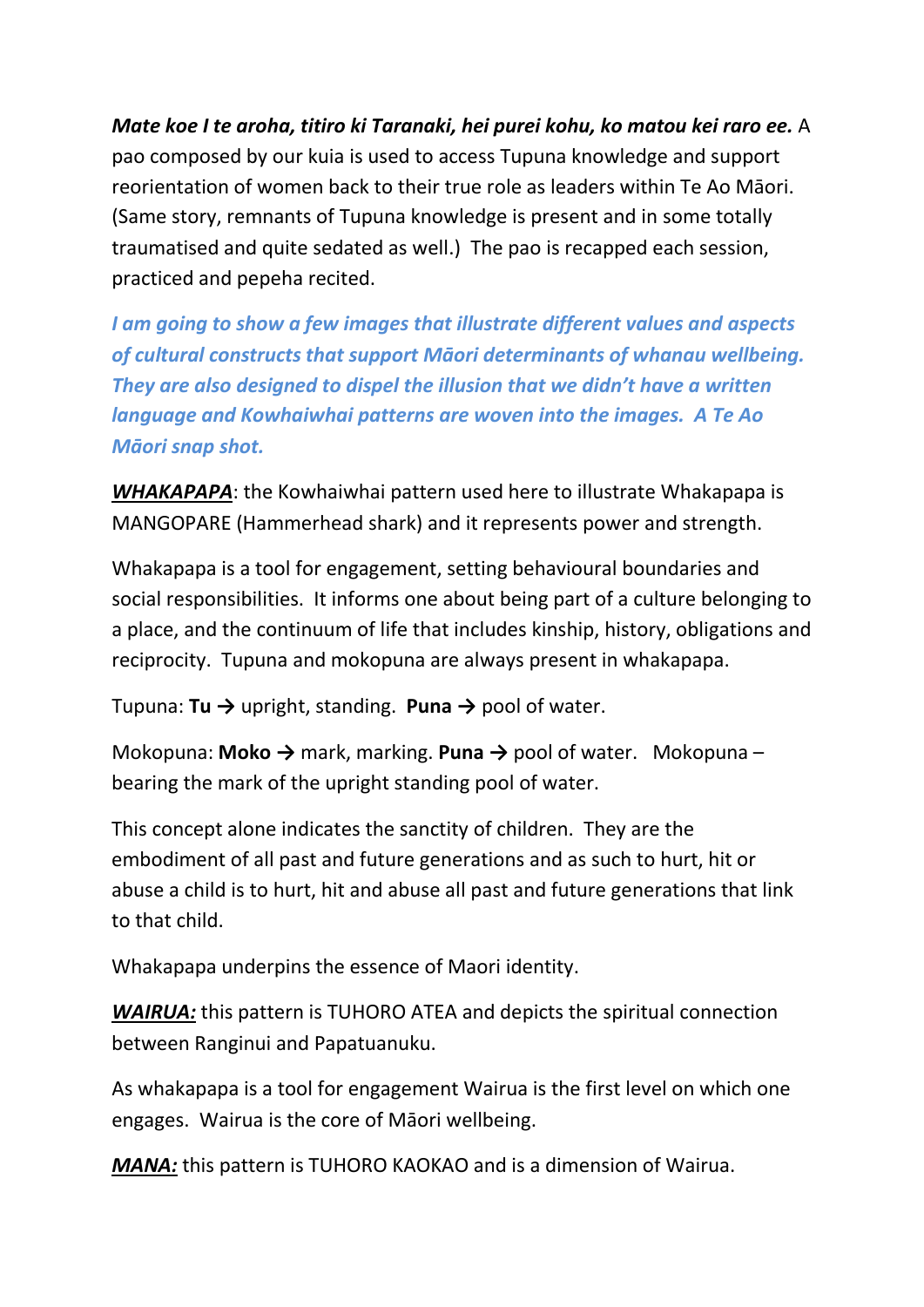Mana represents the re-establishment and retention of self-respect. Mana is an expression of achievement, power and influence. All human beings are born with mana but only Māori have Mana Māori.

Personal and group relationships are mediated and guided by the high value placed upon mana. To violate the mana of the individual is to violate the mana of the whole whanau, including your own inherent mana.

Mana acts as a deterrent to violent behaviour by encouraging the creation of wellness behaviours as **Acts of Mana**  $\rightarrow$  mana enhancing behaviour.

**TAPU:** this pattern KOKOROMATUA RAE; another dimension of Wairua.

Tapu emphasises the need to reclaim the divinity of children and sanctity of women. All human beings are born tapu (sacred) and there are several aspects to tapu. (Which I am not going to go into at this time)

Personal and group relationships are mediated and guided by the high value placed upon tapu. To violate the tapu of the individual is to violate one's own tapu. Pa Henare Tate describes violence as an addiction to the violation of tapu.

*TIKANGA:* this pattern is MAKAURANGI; it describes the compassion and empathy expressed by Ranginui towards Papatuanuku at their forced separation.

Tikanga embraces correct and ethical behaviour and practice, also providing the  $1<sup>st</sup>$  instant of accountability in relation to behaviour and attitude. Correct thought, correct attitude, correct behaviour, get it straight, be direct (don't waffle).

Tikanga is the **1st law of Aotearoa;** which has been usurped by successive settler governments and the criminal legal system. (Mikaere, A) Tikanga was supported by mana and tapu to maintain social order. The denigration of tikanga has resulted in unbalance in all things particularly on gender and whanau relationships. 'It falls on us to 'remake' gender balance as an act of decolonisation'. (Píhama, L, Cameron, N)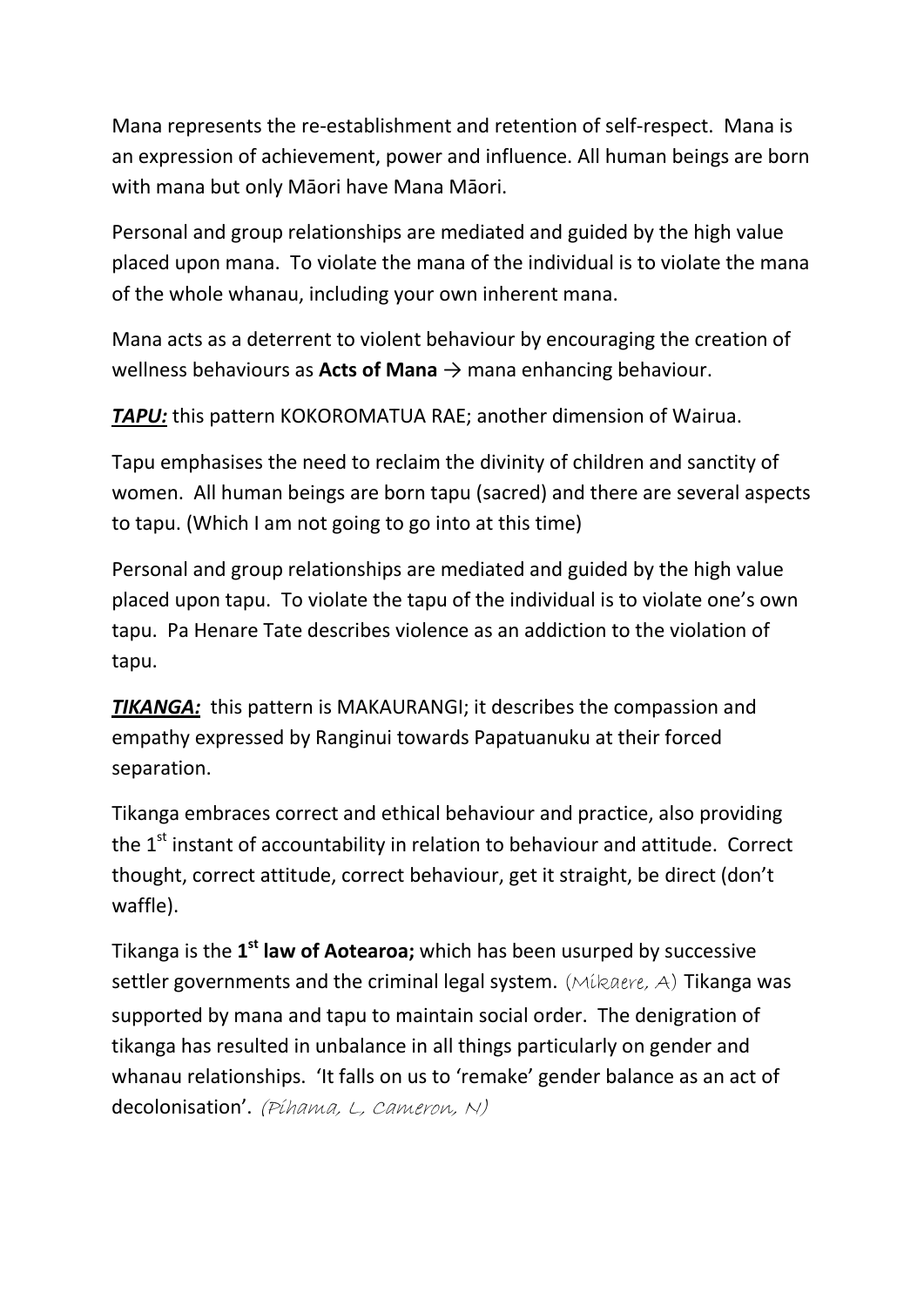Balance is highly desirable because cultural survival requires balance and balance implies an absence of dominance and subservience. (Mikaere, A)

Balance supports a world view where all things in creation **→** ki runga above, ki raro below, ki roto within, ki waho outside of **→** are interconnected **→** the visible and the invisible.

Tikanga although not a cure is a medium by which order and balance can be restored. It provides behavioural boundaries and has transformative qualities that guide behaviour based on Māori values that lay out the way we should interact with each other. (Kruger,  $\tau$ ; et al)

Tikanga, protocols and rituals are not just for practicing on the marae they can be reclaimed and used daily in our lives and homes. What we must continue to do in **Taranaki** is:

 $\rightarrow$  dispel the illusion that violence in Māori whanau is normal. (Kruger, T; et al) (*Because it is not – never was)*

→ dispel the illusion that we got into this situation on our own. (*Let's just start telling the truth)*

→name it → it's called **Historical Trauma.**

 $\rightarrow$  address the behaviour, support whanau to reclaim and re-orientate back to tikanga o Taranaki and our philosophy of passive resistance and non-violence. (60 years before Gandhi, Te Whiti o Rongomai and Tohu Kakahi ensured our survival by embracing nonviolence.)

I want to end here by making it absolutely clear that our role in kaupapa Māori is to address historical trauma first and foremost with whanau Māori.

This is not to ignore early childhood trauma, drug and alcohol issues, child abuse and neglect or intimate partner violence with all the accompanying entitlement, blaming, justification and denial behaviours. These issues have to be dealt with but ultimately for sustainable change within whanau Māori historical trauma and re-orientation back to Te Ao Māori and our original instructions from Te Kaihanga (Creator) is imperative.

**Learning ones Pepeha is a sensible starting point.**